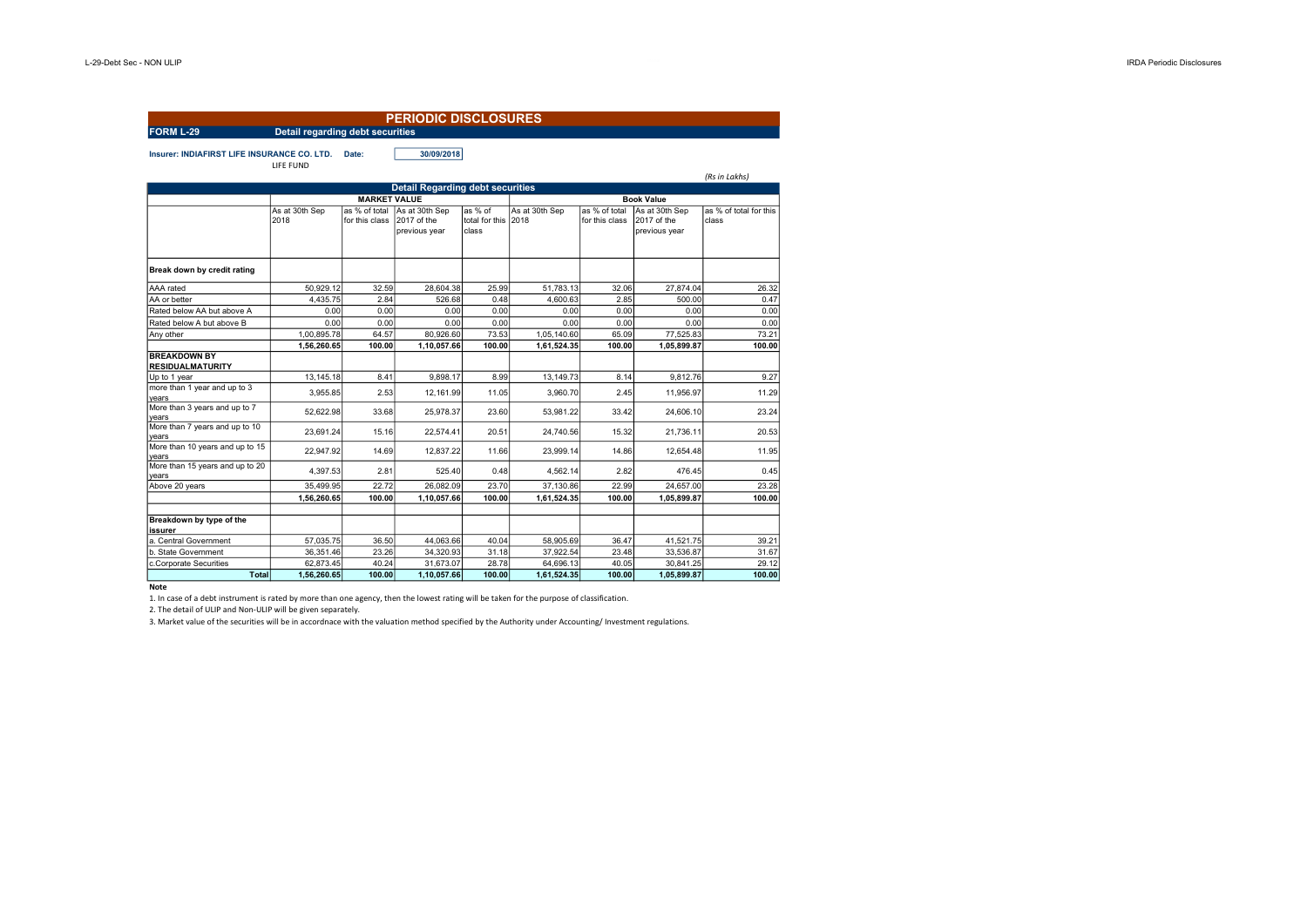| <b>PERIODIC DISCLOSURES</b>                                                                                                                                                                                                                                                                            |                                                                                                                         |                                                                             |                                                                                                                       |                                                                             |                                                                                                                         |                                                                             |                                                                                                                       |                                                                             |  |  |
|--------------------------------------------------------------------------------------------------------------------------------------------------------------------------------------------------------------------------------------------------------------------------------------------------------|-------------------------------------------------------------------------------------------------------------------------|-----------------------------------------------------------------------------|-----------------------------------------------------------------------------------------------------------------------|-----------------------------------------------------------------------------|-------------------------------------------------------------------------------------------------------------------------|-----------------------------------------------------------------------------|-----------------------------------------------------------------------------------------------------------------------|-----------------------------------------------------------------------------|--|--|
| <b>FORM L-29</b>                                                                                                                                                                                                                                                                                       | Detail regarding debt securities                                                                                        |                                                                             |                                                                                                                       |                                                                             |                                                                                                                         |                                                                             |                                                                                                                       |                                                                             |  |  |
| Insurer: INDIAFIRST LIFE INSURANCE CO. LTD. Date:                                                                                                                                                                                                                                                      | PENSION AND GENERAL ANNUITY FUNDS                                                                                       |                                                                             | 30/09/2018                                                                                                            |                                                                             |                                                                                                                         |                                                                             |                                                                                                                       | (Rs in Lakhs)                                                               |  |  |
|                                                                                                                                                                                                                                                                                                        |                                                                                                                         |                                                                             | <b>Detail Regarding debt securities</b>                                                                               |                                                                             |                                                                                                                         |                                                                             |                                                                                                                       |                                                                             |  |  |
|                                                                                                                                                                                                                                                                                                        |                                                                                                                         | <b>MARKET VALUE</b>                                                         |                                                                                                                       | <b>Book Value</b>                                                           |                                                                                                                         |                                                                             |                                                                                                                       |                                                                             |  |  |
|                                                                                                                                                                                                                                                                                                        | As at 30th Sep 2018                                                                                                     | as % of total<br>for this class                                             | As at 30th Sep<br>2017 of the<br>previous year                                                                        | as % of<br>total for<br>this class                                          | As at 30th Sep<br>2018                                                                                                  | as % of<br>total for<br>this class                                          | As at 30th Sep<br>2017 of the<br>previous year                                                                        | as % of total<br>for this class                                             |  |  |
| Break down by credit rating                                                                                                                                                                                                                                                                            |                                                                                                                         |                                                                             |                                                                                                                       |                                                                             |                                                                                                                         |                                                                             |                                                                                                                       |                                                                             |  |  |
| AAA rated                                                                                                                                                                                                                                                                                              | 2,46,634.44                                                                                                             | 40.19                                                                       | 2,64,061.27                                                                                                           | 44.99                                                                       | 2,51,825.73                                                                                                             | 39.97                                                                       | 2,56,883.00                                                                                                           | 45.01                                                                       |  |  |
| AA or better                                                                                                                                                                                                                                                                                           | 40.283.68                                                                                                               | 6.56                                                                        | 46.790.85                                                                                                             | 7.97                                                                        | 41.257.17                                                                                                               | 6.55                                                                        | 45.747.56                                                                                                             | 8.02                                                                        |  |  |
| Rated below AA but above A                                                                                                                                                                                                                                                                             | 0.00                                                                                                                    | 0.00                                                                        | 0.00                                                                                                                  | 0.00                                                                        | 0.00                                                                                                                    | 0.00                                                                        | 0.00                                                                                                                  | 0.00                                                                        |  |  |
| Rated below A but above B                                                                                                                                                                                                                                                                              | 0.00                                                                                                                    | 0.00                                                                        | 0.00                                                                                                                  | 0.00                                                                        | 0.00                                                                                                                    | 0.00                                                                        | 0.00                                                                                                                  | 0.00                                                                        |  |  |
| Any other                                                                                                                                                                                                                                                                                              | 3,26,762.02                                                                                                             | 53.25                                                                       | 2,76,034.73                                                                                                           | 47.03                                                                       | 3,36,888.61                                                                                                             | 53.48                                                                       | 2,68,118.14                                                                                                           | 46.98                                                                       |  |  |
| <b>BREAKDOWN BY</b><br><b>RESIDUALMATURITY</b><br>Up to 1 year<br>more than 1 year and up to 3<br>years<br>More than 3 years and up to 7<br>years<br>More than 7 years and up to<br>10 years<br>More than 10 years and up to<br>15 years<br>More than 15 years and up to<br>20 years<br>Above 20 years | 6,13,680.14<br>55.075.07<br>1,38,348.23<br>3,02,727.13<br>93,822.43<br>20.081.01<br>2.255.30<br>1.370.96<br>6,13,680.14 | 100.00<br>8.97<br>22.54<br>49.33<br>15.29<br>3.27<br>0.37<br>0.22<br>100.00 | 5.86.886.85<br>28.946.03<br>1,34,305.89<br>3,32,539.12<br>73,986.17<br>15.054.36<br>525.40<br>1.529.89<br>5,86,886.85 | 100.00<br>4.93<br>22.88<br>56.66<br>12.61<br>2.57<br>0.09<br>0.26<br>100.00 | 6.29.971.51<br>55.094.02<br>1,40,775.27<br>3,13,191.02<br>96,532.42<br>20.480.91<br>2,328.55<br>1,569.33<br>6,29,971.51 | 100.00<br>8.75<br>22.35<br>49.72<br>15.32<br>3.25<br>0.37<br>0.25<br>100.00 | 5.70.748.70<br>28.525.72<br>1,31,207.96<br>3,21,599.74<br>72,555.90<br>14,742.46<br>536.83<br>1.580.09<br>5,70,748.70 | 100.00<br>5.00<br>22.99<br>56.35<br>12.71<br>2.58<br>0.09<br>0.28<br>100.00 |  |  |
| Breakdown by type of the<br>issurer<br>a. Central Government<br>b. State Government<br>c.Corporate Securities<br><b>Total</b>                                                                                                                                                                          | 1,69,705.37<br>1,31,101.74<br>3,12,873.03<br>6,13,680.14                                                                | 27.65<br>21.36<br>50.98<br>100.00                                           | 1,53,090.76<br>86,202.31<br>3,47,593.78<br>5,86,886.85                                                                | 26.09<br>14.69<br>59.23<br>100.00                                           | 1,74,148.90<br>1,35,040.54<br>3,20,782.07<br>6,29,971.51                                                                | 27.64<br>21.44<br>50.92<br>100.00                                           | 1,48,787.80<br>83,758.36<br>3,38,202.54<br>5,70,748.70                                                                | 26.07<br>14.68<br>59.26<br>100.00                                           |  |  |

**Note** 

1. In case of a debt instrument is rated by more than one agency, then the lowest rating will be taken for the purpose of classification.

2. The detail of ULIP and Non-ULIP will be given separately.

3. Market value of the securities will be in accordnace with the valuation method specified by the Authority under Accounting/ Investment regulations.